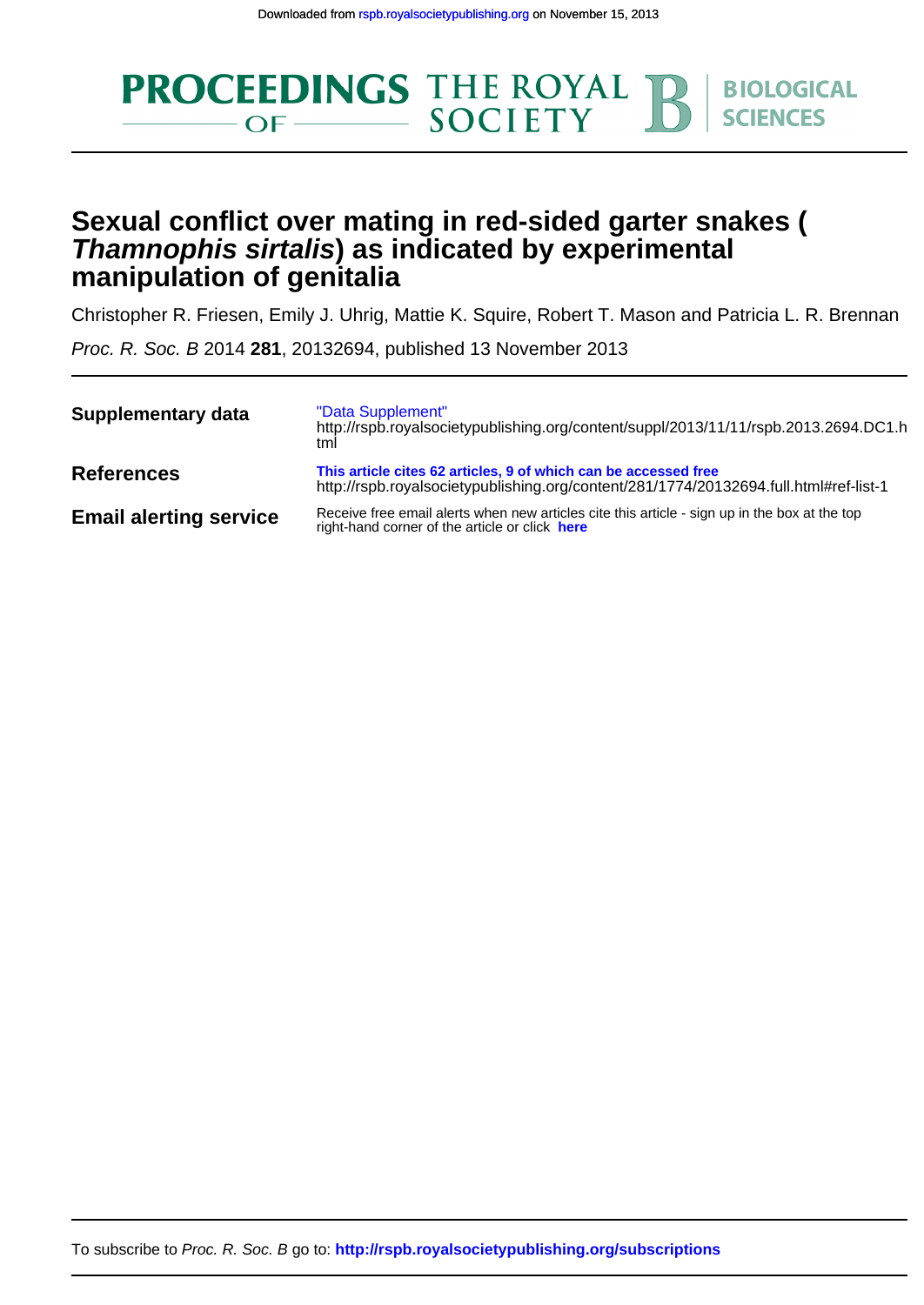

## rspb.royalsocietypublishing.org





Cite this article: Friesen CR, Uhrig EJ, Squire MK, Mason RT, Brennan PLR. 2014 Sexual conflict over mating in red-sided garter snakes (Thamnophis sirtalis) as indicated by experimental manipulation of genitalia. Proc. R. Soc. B 281: 20132694. http://dx.doi.org/10.1098/rspb.2013.2694

Received: 18 October 2013 Accepted: 22 October 2013

Subject Areas:

behaviour, evolution

#### Keywords:

copulation duration, copulatory plugs, hemipene, sexual selection, genitalia

#### Author for correspondence:

Christopher R. Friesen e-mail: [christopher.friesen@sydney.edu.au](mailto:christopher.friesen@sydney.edu.au)

Electronic supplementary material is available at<http://dx.doi.org/10.1098/rspb.2013.2694> or via<http://rspb.royalsocietypublishing.org>.



# Sexual conflict over mating in red-sided garter snakes (Thamnophis sirtalis) as indicated by experimental manipulation of genitalia

Christopher R. Friesen<sup>1,3</sup>, Emily J. Uhrig<sup>1</sup>, Mattie K. Squire<sup>1,2</sup>, Robert T. Mason<sup>1</sup> and Patricia L. R. Brennan4

<sup>1</sup>Department of Zoology, Oregon State University, Cordley Hall 3029, Corvallis, OR 97330, USA <sup>2</sup>Department of Biology, Texas A&M University, 3258 TAMU, College Station, TX 77843, USA <sup>3</sup>School of Biological Sciences, University of Sydney, Heydon-Laurence Building A08, Science Road, New South Wales 2006, Australia

<sup>4</sup>Biology Department, University of Massachusetts, 221 Morrill Science Center, Amherst, MA 01003, USA

Sexual conflict over mating can result in sex-specific morphologies and behaviours that allow each sex to exert control over the outcome of reproduction. Genital traits, in particular, are often directly involved in conflict interactions. Via genital manipulation, we experimentally investigated whether genital traits in red-sided garter snakes influence copulation duration and formation of a copulatory plug. The hemipenes of male red-sided garter snakes have a large basal spine that inserts into the female cloaca during mating. We ablated the spine and found that males were still capable of copulation but copulation duration was much shorter and copulatory plugs were smaller than those produced by intact males. We also anaesthetized the female cloacal region and found that anaesthetized females copulated longer than control females, suggesting that female cloacal and vaginal contractions play a role in controlling copulation duration. Both results, combined with known aspects of the breeding biology of redsided garter snakes, strongly support the idea that sexual conflict is involved in mating interactions in this species. Our results demonstrate the complex interactions among male and female traits generated by coevolutionary processes in a wild population. Such complexity highlights the importance of simultaneous examination of male and female traits.

## 1. Introduction

Sexual conflict results when the evolutionary interests of males and females are not optimized simultaneously during mating, fertilization and/or parental care [[1](#page-7-0)–3]. During mating, conflict often occurs when the ideal copulation duration is different for males and females [[1,4](#page-7-0)–[6\]](#page-7-0). For females, copulation times beyond those required for optimal sperm transfer may be detrimental owing to decreased ability to choose other mates as fathers of her offspring [\[7](#page-7-0)-[9\]](#page-7-0), increased risk of injury and predation, and/or decreased feeding rates [[10\]](#page-7-0). Therefore, females are expected to favour shorter copulations especially if sperm transfer occurs quickly [\[11](#page-7-0)]. For males, however, longer copulations can serve not only to transfer more sperm, but also to mate-guard the female, thus males are expected to typically favour longer copulations than females. When males transfer other substances during copulation, for example a copulatory plug, conflict is likely to be more intense if these secretions negatively affect female fitness but positively affect male fitness [\[5,12,13](#page-7-0)]. Male genital morphology has been shown to be associated with sexual conflict during copulation in many taxa [\[14](#page-7-0)–[20](#page-7-0)].

Sexual conflict over mating is a prominent feature of the mating system of redsided garter snakes (Thamnophis sirtalis parietalis) [[21,22](#page-7-0)]. In this species, the sex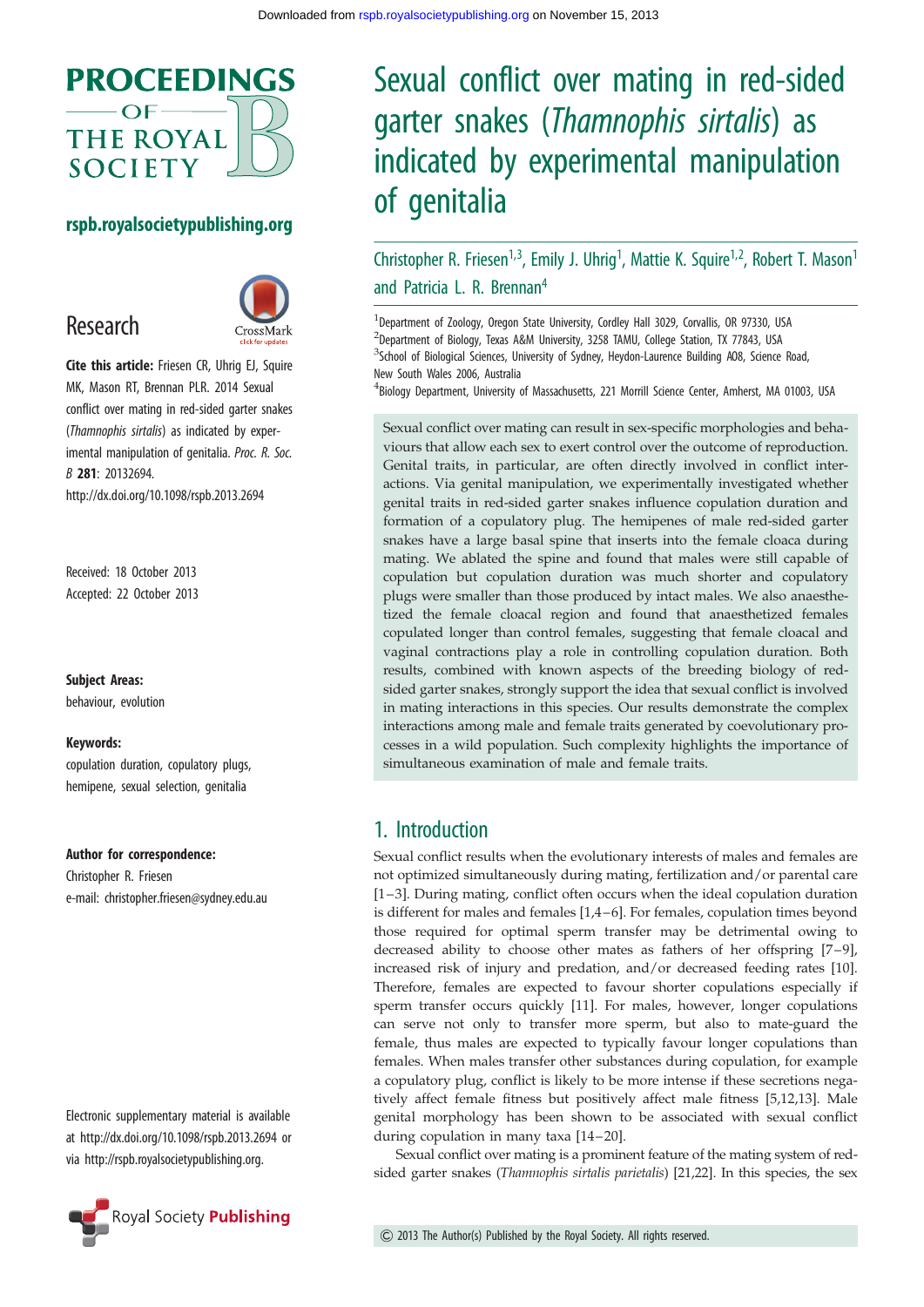<span id="page-2-0"></span>ratio at spring emergence is strongly male-biased. Several dozen males will congregate around a newly emerged female forming 'mating balls' in which males court her and attempt copulation [\[23,24\]](#page-7-0). When the female is ready to mate, she gapes her cloaca so copulation can occur. Mating is effectively random with respect to male size in the large aggregations of males (6–24) a female encounters as she emerges [\[25,26](#page-7-0)]. Females, therefore, do not seem able to choose larger, fitter males prior to copulation (garter snakes exhibit indeterminate growth, thus large males are successful at foraging and evading predators [\[27,28\]](#page-7-0)). It also seems unlikely that females use features of the hemipene to assess mates during copulation because small males with small hemipenes are just as successful as large males with large hemipenes [[29](#page-7-0)]. Females may also be forced to copulate if males can elicit a cloacal gaping response owing to oxygen deprivation in the female using caudocephalic waves during courtship [\[30\]](#page-7-0).

Sexual conflict may be further intensified by the gelatinous copulatory plug that a male deposits within the female's cloaca. The plug delays female remating [\[31](#page-7-0)], prevents female ejection of sperm from unwanted males, prevents sperm leakage and acts as a spermatophore from which sperm are liberated over the course of 2 days [[32\]](#page-7-0). These features of the red-sided garter snake mating system suggest that sexual conflict over copulation duration, rather than cryptic female choice (CFC), is an important selective pressure operating during the female's first mating in the den [[22](#page-7-0)]. As the female moves away from the den, the plug from her first mating dissolves and she may mate again in the smaller, less dense aggregations in small aspen groves surrounding the den where larger males are more prevalent and successful [\[23](#page-7-0)–[25](#page-7-0)]. Thus, female choice may be important when females move away from the den into the aspen groves.

Copulation duration and plug deposition can be affected by female behavioural strategies. In a related species, the checkered garter snake (Thamnophis marcianus), copulatory plug formation is prevented when females perform axial rotations (body rolls) that terminate copulations early [\[33](#page-7-0)]. This body-roll behaviour also leads to significantly shorter copulation durations in the plains garter snake (Thamnophis radix) [\[34](#page-7-0)]. Thus, copulation duration may be important for plug formation and female body-roll behaviour may indicate sexual conflict over mating [[34\]](#page-7-0).

In addition to body rolls, female genital musculature may also influence plug formation and copulation duration. The cranial pouch of the cloacal urodaeum of females (henceforth vaginal pouch) is highly muscularized [[35](#page-7-0),[36](#page-7-0)]. The ease with which a male intromits his hemipene and the period he maintains intromission could depend on the muscular contractions of the vaginal pouch [\[32\]](#page-7-0). Therefore, copulation duration and plug deposition are likely both mediated by female behaviour and by interactions between female and male genitalia during copulation.

Male genital morphology has been shown to be associated with sexual conflict during copulation in many taxa [[14](#page-7-0)–[18](#page-7-0)]. In North American natricine snakes, taxa with bilobed hemipenes have longer copulation durations than those with cylindrical hemipenes [\[34](#page-7-0)]. Male hemipenes in T. sirtalis are relatively simple cylindrical structures [\[34](#page-7-0)], with a ring of keratinized spines and a large sharp basal spine located on the lateral aspect of the everted hemipenes that may also be associated with conflict over copulation duration (figure 1). The basal spine is the largest hemipenial spine and the first to



Figure 1. A photo of the basal spine on the right hemipene of Thamnophis sirtalis parietalis. The arrow indicates the basal spine.

make contact with the female cloaca at intromission, and has been hypothesized to act as a grappling hook that allows the male to anchor and evert his hemipene into the female cloaca [\[37](#page-7-0)]. However, the adaptive significance of the basal spine has yet to be tested experimentally.

One way to test adaptive hypotheses of sexual conflict during mating is to manipulate both females and males such that the putative adaptations for control over conflict are rendered ineffective [\[1,](#page-7-0)[38](#page-8-0)–[41\]](#page-8-0). Here, we conducted experiments in red-sided garter snakes during the female's first mating at the den where sexual conflict is most likely to be important. We hypothesized that the basal spine allows the male's hemipene to maintain position during copulation despite female body rolls or vaginal contractions used to terminate copulation. To test this hypothesis, we ablated the basal spine of the male hemipenes to determine whether males could initiate and maintain intromission. We predicted that, if sexual conflict over copulation duration and plug size occurs in this system, spine-ablated males would be able to copulate, but for shorter periods and produce smaller copulatory plugs. Alternatively, if the basal spine is required for normal hemipene eversion as hypothesized by Pisani [\[37\]](#page-7-0), then spine-ablated males should not be able to copulate at all. Female garter snakes perform body rolls to terminate copulations, but we also hypothesized that they use muscles of the vaginal pouch to mediate copulation duration and plug deposition. To test this hypothesis, we held females at intromission to prevent body rolls that may terminate copulation immediately. These females were either injected with saline or a local anaesthetic in the cloaca and vaginal pouch region to reduce female control over the course of copulation. We predicted that males would be able to deposit larger plugs in anaesthetized females and these females would be subjected to longer copulations even though they could perform body rolls after intromission because they would not be able to use their cloacal and vaginal structures to terminate copulations.

## 2. Material and methods

## (a) Study species

Thamnophis sirtalis parietalis in Manitoba exhibit a condensed period of mating (four to six weeks) during the spring when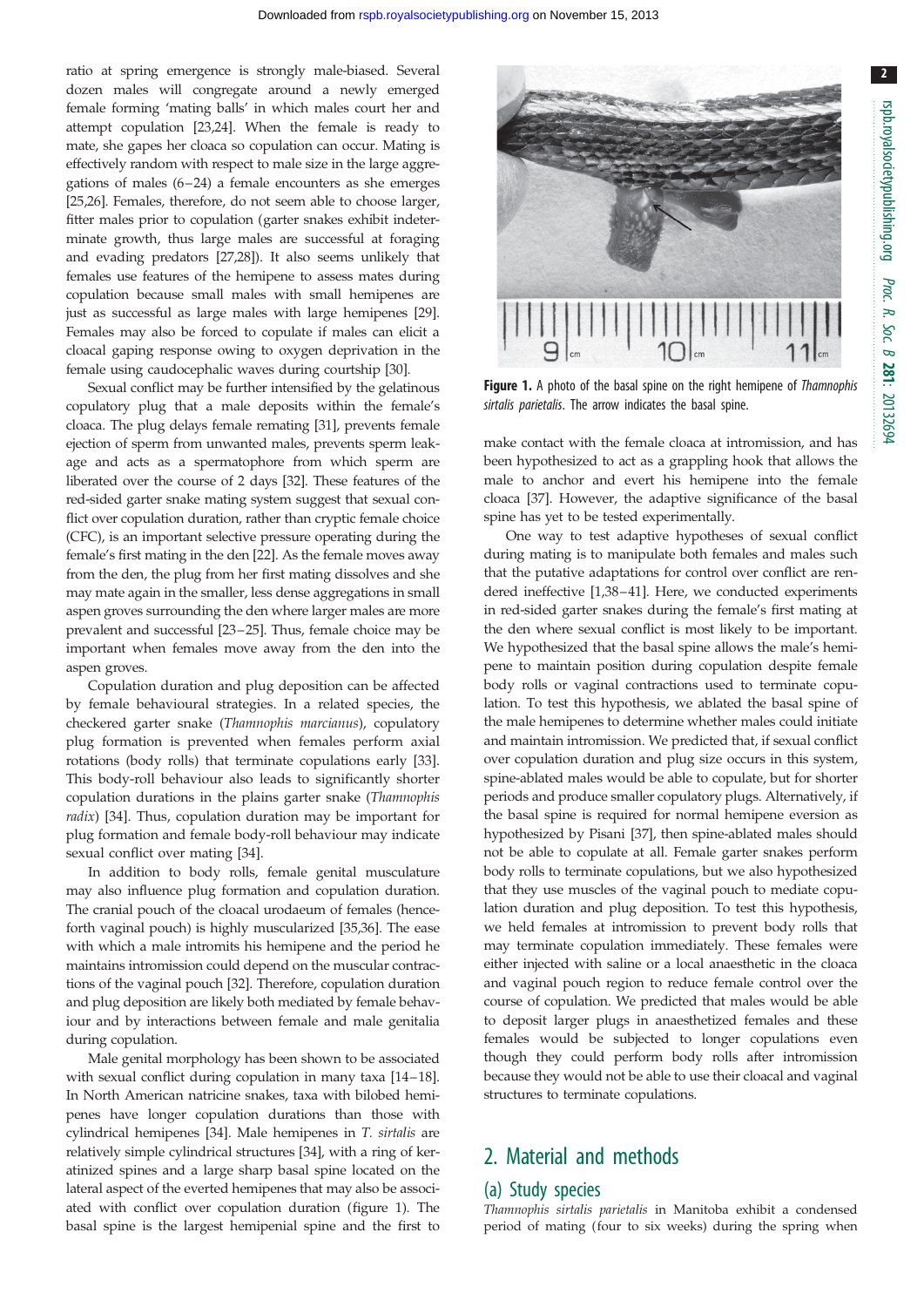they emerge from limestone hibernacula. Males emerge earlier than females and remain at the den sites longer, resulting in a strongly male-biased sex ratio [\[42\]](#page-8-0).

All experiments were carried out on individuals collected from Inwood, Manitoba, Canada (50°31.58' N, 97°29.71' W). All individuals used in the mating trials were identified with a letter written in permanent marker (Sharpie) on a  $0.25 \times$ 0.25 cm piece of 3M, Nexcare adhesive tape affixed to their head. All animals were housed in nylon arenas  $(1\times1\times1\,\mathrm{M})$ and were provided water ad libitum until mating trials. For the trials, newly emerged, unmated females (typically still cold and slow) were collected as they emerged from the ground.

## (b) Experiment 1: treated males mating in arenas with untreated females

We collected 42 actively courting males directly from the den and placed them in circular nylon mating arenas (45 cm diameter  $\times$ 75 cm tall). We standardized male experience by allowing all males to mate once in a larger arena ( $1 \times 1 \times 1$  M) on the same day prior to assigning them to experimental groups. During these initial mating trials, we introduced two unmated females to the arena until copulation commenced. The mating pair was then gently moved to a smaller enclosure where copulation could be closely monitored to record copulation duration  $(\pm 10 \text{ s})$ . We also recorded which hemipene was used during copulation as it may correlate with plug mass [\[29\]](#page-7-0).

After mating, we measured and weighed, and assigned randomly to one of two groups: ablated or control. All males were lightly anaesthetized with  $0.0015 \mu l$  of  $0.5\%$  methohexital sodium per gram body mass administered subcutaneously at the juncture between the dorsal and ventral scales approximately 4 cm from the head of the snake [[43\]](#page-8-0). Ten minutes after anaesthesia, each male received two 10 µl bilateral, subcutaneous injections of the local anaesthetic 2% Lidocaine HCl. The injection sites were both between the first and second dorsal scale rows, four subcaudal scales caudal to the cloaca. Five to 10 min after Lidocaine injections, both hemipenes were everted manually exposing the basal spines, which were then cut close to its base with corneoscleral scissors from both hemipenes of the experimental males. Clipping the spine resulted in very little or no bleeding. Control males were treated in the same way except that the basal spine was touched but not clipped with the scissors. Snakes were then placed in a 20 gal (75.7 l) aquarium situated on a heating pad  $(30^{\circ}C)$  and monitored every 10 min until righting reflex returned [\[43\]](#page-8-0). Males of this species regain courtship behaviour quickly after invasive surgeries and show no deficit in courtship ability [[44](#page-8-0)], and all the males engaged in courtship during the experimental matings.

Males were housed indoors in two small circular arenas (45 cm diameter  $\times$  75 cm tall) for 4 days, given water *ad libitum* and then were taken back to the den site and placed together in a nylon arena (1  $\times$  1  $\times$  1 M). Two newly emerged unmated females were introduced into the arena and observed until copulation occurred. If a male achieved intromission, we timed copulation duration in the same way as in the first mating. We recorded copulation duration even in situations where a female rolled her body to dislodge a male prior to depositing a copulatory plug. If the pair remained in copulo for more than a few seconds, we gently removed the pair to an empty arena. In order to keep the number of courting males constant, we introduced untreated males with tape placed over their cloaca to prevent copulation while still allowing courtship. We continued introducing newly emerged unmated females and untreated males until the end of the day. Soon after the termination of copulation, we removed the copulatory plug using a blunt probe [[32](#page-7-0)[,45\]](#page-8-0) and measured plug mass  $(\pm 0.01 \text{ g})$ . We also visually inspected females for the presence of semen inside the cloaca. All trials were conducted in a single day and 25 s matings were recorded (14 ablated versus 11 control males).

#### (c) Statistical analysis

Copulation duration was analysed using two-way repeated measures ANOVA in SIGMAPLOT v. 11.0 with treatment and male mating number as factors. Logistic regression could not be used to test for the effect of copulation duration on plug deposition as there was complete separation in the data (plugs were produced in all copulations over, and none under, 400 s). Average copulation duration ranges from 480 to 1200 s in this species (reviewed in [\[34\]](#page-7-0)). We set a cut-off (300 s) to obtain a test of independence of the effect of copulation duration on plug deposition using  $\chi^2$  with Yates continuity correction. We then used the same test to determine whether treatments differed significantly in the number of copulations above and below the 300 s threshold.

In those matings that produced a plug, the plug mass data were normally distributed with equal variance, so we fit these models using generalized linear models (Gaussian distribution; identity link function) in R v. 2.15.3, [\[46](#page-8-0)]. Previous studies have demonstrated the effects of male and female size and hemipene (left or right) on plug mass [\[29](#page-7-0)]. We employed multi-model selection using the Akaike's information criterion corrected for small sample sizes (AICc) on regression models (R: MuMIn package [\[47\]](#page-8-0)). AICc allowed us to identify a set of model parameters that best fit our data while adding penalties for extra parameters [[48](#page-8-0)-50]. Our initial candidate model included the following parameters: treatment, male and female size (snout-to-vent length, svl), hemipene, copulation duration as main effects, and male size by female size and treatment by copulation duration interactions. We hoped to use the best model (lowest AICc value) to describe observed data; however, the topranked model included only the intercept. Instead, we identified the only significant model-averaged parameter, which was the interaction between copulation duration and treatment ( $p =$ 0.0405: electronic supplementary material, table S1). Thus, we constructed a model that included the main effects of treatment and copulation duration and their interaction. The analysis (ANCOVA) and graphing of this model was conducted in XLSTAT v. 2012.6.02.

## (d) Experiment 2: treated females mating in the natural den with untreated males

Twenty-four unmated females were collected 1 day before mating trials. Females were housed overnight in a nylon arena  $(1 \times 1 \times 1)$  and were provided water *ad libitum*. The next day, females were returned to Inwood quarry for assisted mating trials. Females randomly assigned to the local anaesthesia treatment ( $N = 12$ ) received two 30  $\mu$ l bilateral injections of 0.5% Marcaine (Bupivacaine HCl) directly lateral to the cloaca between the first and second dorsal scale rows approximately 30 min prior to mating trials [[51,52\]](#page-8-0). Control females  $(N = 12)$ received injections of saline instead of Marcaine in the same locations. Immediately after the injections, females were placed in small arenas (45 cm diameter  $\times$  75 cm tall) and after 30 min females were placed in a natural aggregation of males within the center of the den. We had determined in experiment no. 1 that female body rolls could dislodge a male and prevent the hemipene from anchoring to the cloaca at intromission. Because we were interested in the female's ability to affect copulation duration via cloacal and/or vaginal control, with the thumb and index finger we held each female approximately 1 cm caudal of the cloaca while males courted her, and then used a blunt probe to lift the ventral scale that covers the opening to her cloaca as soon as a male aligned with the female [\[53\]](#page-8-0). Females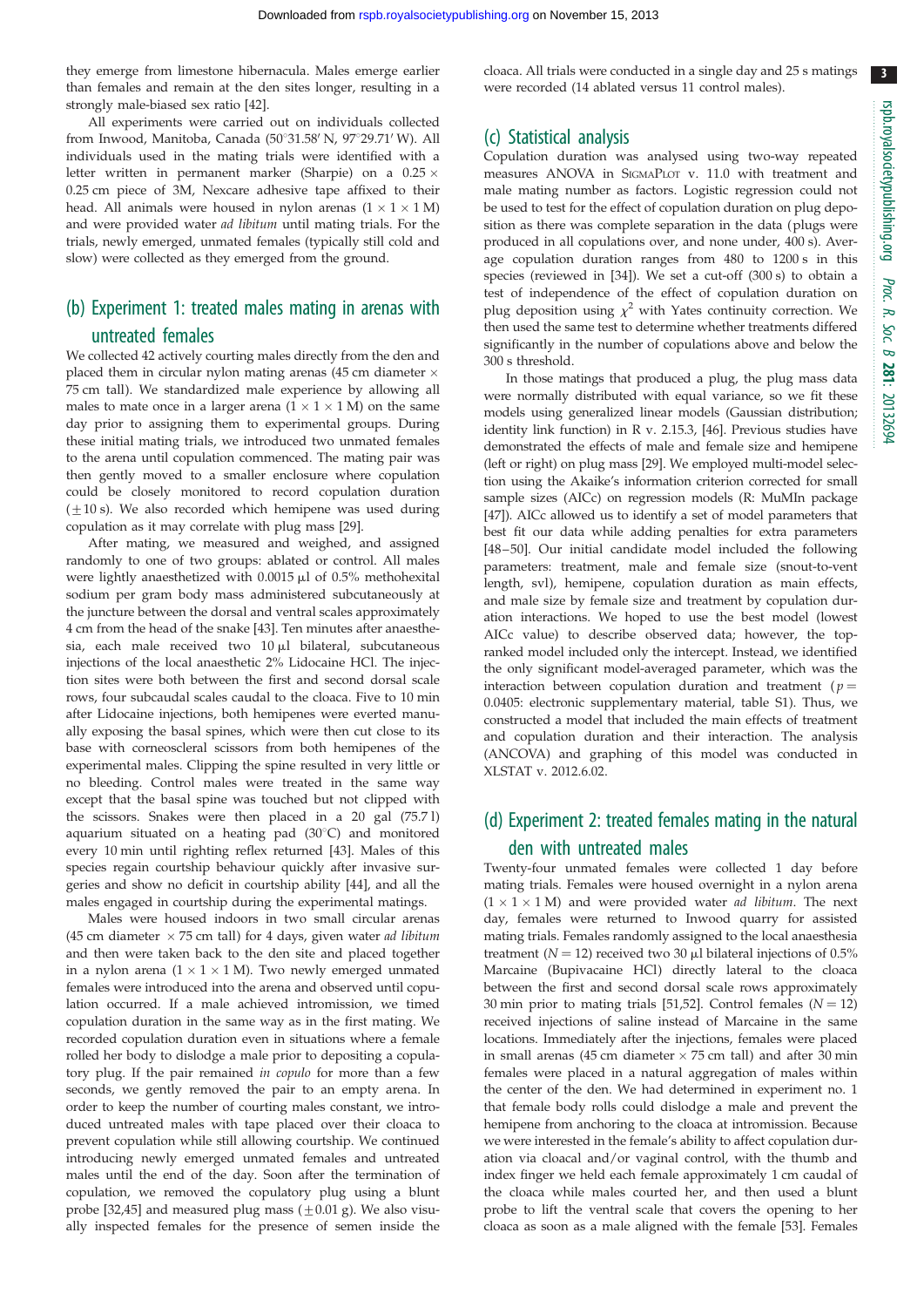from both treatments were handled the same. These assisted matings resulted in males everting a hemipene into the female's cloaca after only  $1-10$  s, so the females were restrained for a very short interval. We released the female once intromission occurred, and the pair then copulated naturally. Therefore, females could roll during copulation after intromission and we noted that some females from each treatment rolled during copulation. When intromission occurred, a stopwatch was started immediately. After 1 min of copulation, the pair was gently moved from the large natural aggregation to a small circular arena (45 cm diameter  $\times$  75 cm tall) where they were constantly observed until copulation terminated and the duration was recorded  $(\pm 10 \text{ s})$ . Once copulation was completed, the copulatory plug was removed and plug mass was measured  $(\pm 0.01 \text{ g})$ .

#### (e) Statistical analysis

The copulation duration and plug mass (matings that produced a plug) satisfied normality and equal variance assumptions so we fit these models using generalized linear models (Gaussian distribution; identity link function) in R. We employed multi-model AICc selection as described in experiment 1. Our initial candidate model included the following parameters: treatment, male and female size (svl), hemipene as main effects variables and male by female size interaction. The top-ranked model of plug mass included treatment, female size (svl) and copulation duration as main effects, and the interaction of copulation duration with treatment. We plotted the plug mass model using the standardized residuals of plug mass given female size to better illustrate the effect of the interaction between treatment and copulation duration on plug mass ([figure 5](#page-5-0)). The analysis and graphing of the best models were conducted in XLSTAT v. 2012.6.02 and/or SIGMAPLOT v. 11.

## 3. Results

## (a) Experiment 1: spine-ablated males

#### (i) Copulation duration

As predicted, copulation duration was significantly shorter in spine-ablated males than control males, but not different in the first copulation pre-treatment (figure 2). Spineablated males ( $n = 14$ ): copulation duration at first mating (pre-ablation;  $\bar{X} \pm$  s.e.m.), 855  $\pm$  57 s; at second mating (postablation) 249  $\pm$  73 s. Control males (*n* = 11): copulation duration at first mating  $\bar{X} \pm$  s.e.m., 819  $\pm$  68 s; at second mating  $643 \pm 90$  s. Eight of the 14 ablated males copulated for less than 1 min and failed to deposit a copulatory plug. Visual inspection of the female cloaca revealed that five of these males did not inseminate the female, but three males did. When spine-ablated males achieved copulation, their hemipene shafts were much further outside the female cloaca compared with matings by intact males, and the hemipene was held in place by the crown of smaller spines in the middle of the hemipene [\(figure 1](#page-2-0)).

#### (ii) Copulatory plug mass

Only six of 14 spine-ablated males deposited a plug, compared with eight of 11 control males. The likelihood of plug deposition was significantly greater for copulations lasting more than or equal to 5 min than those less than 5 min (14/16 copulations more than 5 min produced a plug, versus 0/9 copulations less than 5 min;  $\chi^2$  test of independence with Yates' continuity correction:  $\chi^2$  = 14.52, p = 0.00014). Copulations of spine-ablated



Figure 2. (*a*) Spine-ablated males (open triangles): copulation duration at first mating (pre-ablation)  $\overline{X}$  (s.e.m.), 855 s (57 s); at second mating (post-ablation) 249 s (73 s). (b) Control males (filled circles): copulation duration at first mating  $\overline{X}$  (s.e.m.), 819 s (68 s); at second mating 643 s (90 s).



Figure 3. Copulatory plug mass as a function of copulatory duration and treatment. There are separate regressions for each treatment to illustrate the significant interaction between treatment and copulation duration on plug mass (spineablated males: open triangles, dashed regression line,  $R^2 = 0.602$ ,  $p = 0.070$ ; control males: solid circles, solid regression line  $R^2 = 0.006$ ,  $p = 0.861$ ). Plug mass increases with copulatory duration in ablated males but not in control males.

males were more likely to be below the 5 min threshold (8/14 versus 1/10 for the control group;  $\chi^2 = 3.94$ ,  $p = 0.026$ ).

Copulatory plug mass was affected by both copulation duration and treatment. Plug mass increased with copulation duration in spine-ablated males but not in control males; this relationship was primarily driven by the small plugs made by males that copulated for very short periods (figure 3). Because the top-ranked model using the AICc model selection procedure was the intercept only model, we built a model based on the only significant model-averaged parameter, which was the interaction between copulation duration and treatment. We chose the model that included the main effects and the interaction between them (AICc =  $-56.8$ ,  $\Delta i = 4.15$ ;  $R^2 = 0.445$ ). In this model, both copulation duration and treatment are significant predictors of plug mass (see electronic supplementary material, table S1).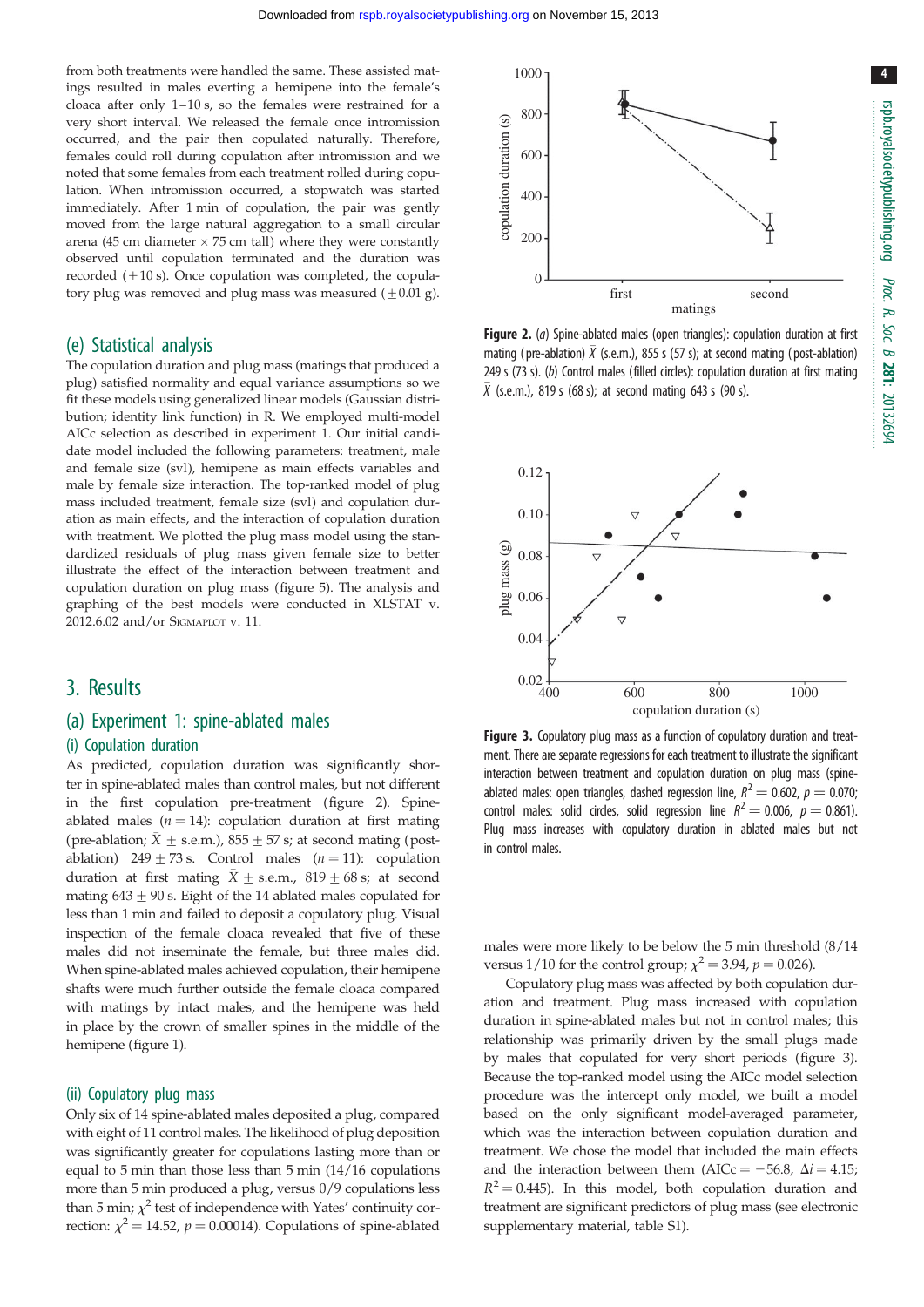<span id="page-5-0"></span>

Figure 4. Copulation duration as a function of female treatment in locally anaesthetized females (Marcaine treated) versus saline-injected (control) females. Copulation was much longer in Marcaine-treated females. Bars in the graph represent the s.e.

## (b) Experiment 2: anaesthetized females

#### (i) Copulation duration

Females whose cloaca and vagina were anaesthetized had longer copulation durations than control females. The top-ranked model for the copulation duration data only included 'Treatment' as a factor (AICc = 348.4,  $\Delta i$  = 0). When female body rolls were prevented at intromission, and their cloacal and vaginal tissues were anaesthetized (Marcaine treated), copulation duration was significantly longer in anaesthetized (M) than saline-injected (S) females (figure 4; t-test:  $t_{22} = 2.374$ ,  $p =$ 0.027. Group,  $\bar{X} \pm$  s.e.m.: M,  $908 \pm 96$  s; S,  $609 \pm 82$  s). Five females rolled during copulation (two M-treated and three saline-injected), rolling did not shorten copulation duration in this experiment (ANOVA with rolls nested within treatments,  $F_{3,20} = 2.246$ ,  $p = 0.114$ ), but we may not have the statistical power to detect the effect of rolls on copulation duration.

#### (ii) Copulatory plug mass

The best fit model for plug mass included treatment, female size (svl) and copulation duration as main effects and the interaction of copulation duration with treatment ( $AICc = -97.0$ ,  $\Delta i = 0$ ,  $R^2 = 0.434$ ), all of which were highly significant (see electronic supplementary material, table S2). Overall, larger females received larger plugs, and the treatments had opposite effects on plug mass. After controlling for the effect of female body size (svl), Marcaine-treated females received smaller plugs as copulation duration increased. In the control females, after controlling for the effect of female body size (svl), longer copulation durations yielded larger plugs (figure 5). The longest copulation duration for the Marcaine-treated females is within the observed range for copulation durations in this species [\[29,31,34,](#page-7-0)[45,53\]](#page-8-0).

## 4. Discussion

We found evidence that genital features play a role in sexual conflict interactions over copulation duration and copulatory



**Figure 5.** Standardized residuals of plug mass given female snout-to-vent length plotted as a function of copulation duration. This analysis only includes those matings that produced a plug. There are separate linear regressions for each treatment to illustrate the significant interaction between treatment and copulation duration (Marcaine: open triangles, dashed regression line,  $R^2 = 0.641$ ,  $p = 0.002$ ; saline control: filled circles, solid regression line,  $R^2 = 0.239$ ,  $p = 0.152$ ).

plug deposition in red-sided garter snake matings. Our experiments revealed that both removal of the hemipene basal hook and local anaesthetization of the female cloaca and vaginal pouch while preventing females from rolling during intromission significantly affected both copulation duration and size of the copulatory plug.

#### (a) Spine-ablation

As predicted, copulation duration decreased when the hemipenial basal spine was ablated. The decrease was mostly driven by matings of less than 1 min that were typically terminated by female body rolls. These results support our initial hypothesis that the basal spine allows males to gain and maintain intromission despite female behaviours that shorten copulation. Overall, short copulations were less likely to produce copulatory plugs. As predicted, spine-ablated males produced smaller copulatory plugs, and this relationship was primarily owing to very small plugs produced during short copulations.

Although the basal spine helps males maintain intromission despite female body rolls, the spine is not required for males to evert their hemipenes inside the female as suggested by Pisani [[37\]](#page-7-0). This is unsurprising given that the basal spine is absent in non-natricine snakes, which have functional hemipenes [[54](#page-8-0) –[58\]](#page-8-0). However, the spine allowed a better fit between male and female genitalia, because spine-ablated males often appeared to be farther outside the female cloaca (CR Friesen 2009, 2011, & PLR Brennan, 2011, personal observation). Full eversion and inflation of the hemipene takes place a few seconds after copulation begins (CR Friesen 2009, 2011, PLR Brennan, 2011 & RT Mason 1999–2011, personal observation), but males begin inseminating females almost immediately upon eversion and prior to plug formation [\[11](#page-7-0),[31\]](#page-7-0). Males who were unable to make a plug, may therefore still gain some fertilizations, but with the shortened copulation duration in this species versus other snakes [[31,](#page-7-0)[59\]](#page-8-0), the plug became necessary to prevent sperm leakage [[32\]](#page-7-0) and a potential source of sexual conflict.

Traits involved in sexual conflict may have originally evolved as a result of male–male competition [[60\]](#page-8-0). Male –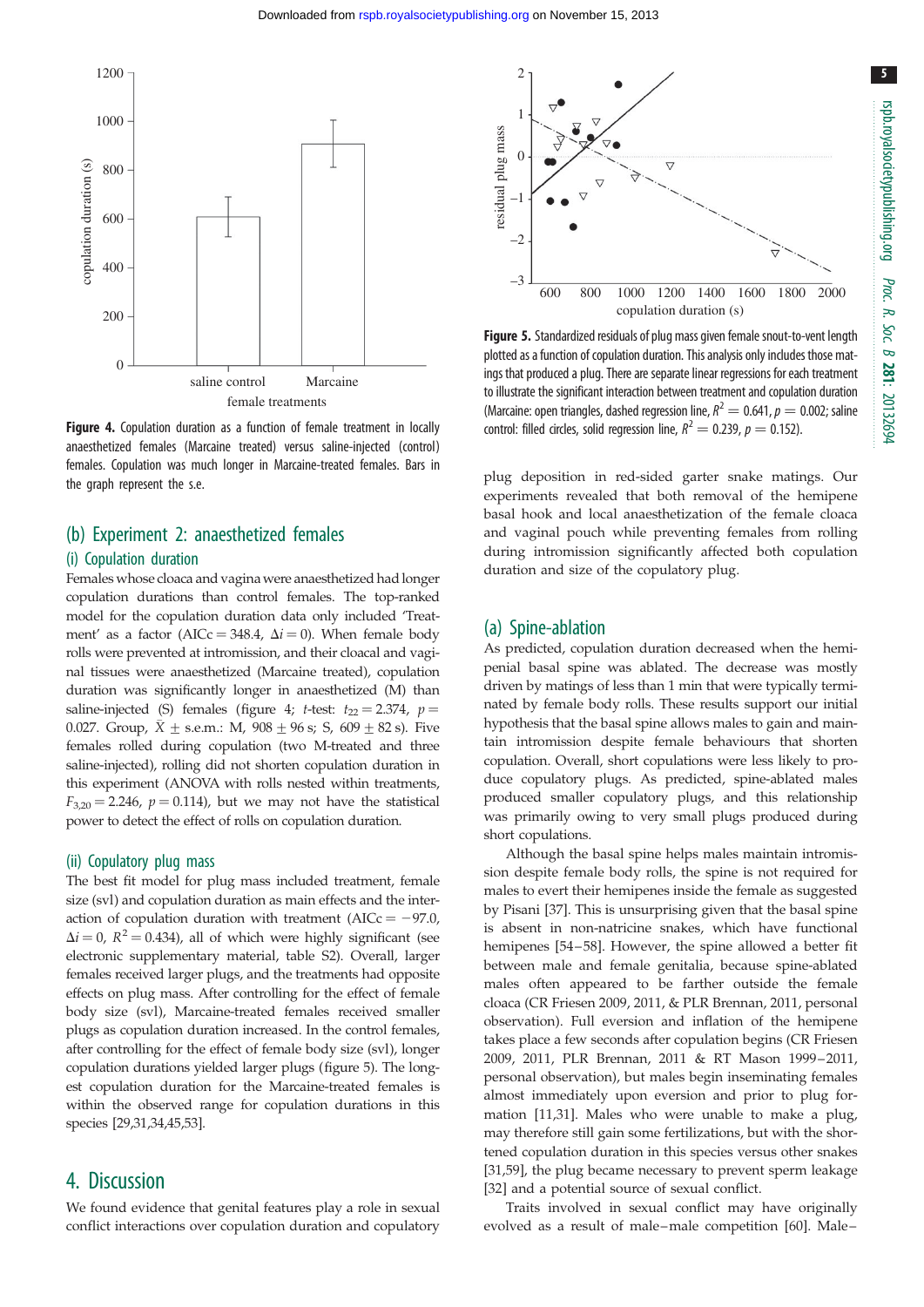male competition in red-sided garter snakes is manifested in 'tail wrestling' rather than body-combat, and males constantly push their tails in between a female and any other courting male [\[61\]](#page-8-0). Many natricine snakes, all of which have basal hemipene spines, mate in aggregations, and have no overt male combat [[62](#page-8-0)]. Having a basal spine may help to quickly initiate copulation during tail wrestling, but also to prevent competitors from interrupting intromission when multiple males' tails are proximate to the female's cloaca. The evolution of the basal spine allows males to gain more control over copulation duration, forcing females to evolve some counter trait to regain some control, leading to sexually antagonistic coevolution.

#### (b) Anaesthetized females

Anaesthetization of the female cloaca and vaginal pouch increased copulation duration as we had predicted. In this experiment, we restrained all females (treated and control) during the initiation of copulation to minimize female body rolls during intromission, but females could roll after the hemipene was anchored in place, but this did not affect copulation duration in this study. Thus the increased copulation duration in anaesthetized females was then likely due to relaxation of the musculature of the vaginal pouch and cloaca. This suggests that these structures, in addition to body rolls, are involved in female control of copulation duration. Interestingly, average copulation duration has been reported to be about 840–1176 s [\[29,34](#page-7-0)], and in our first experiment, with unassisted mating, copulation duration was  $840 + 43$  s. However, in our second experiment, when we prevented females from rolling, copulation duration of control females was much shorter  $(609 + 82 s)$ . It is possible that control females used their vaginal and cloacal tissues to make copulations much shorter than if we had allowed normal unassisted copulations to occur because they were prevented from rejecting unwanted males during intromission.

The effect of the interaction between treatment and copulation duration on copulatory plug mass was complex. We predicted that longer copulations would result in increased plug mass and, therefore, that Marcaine-treated females would have larger plugs deposited within them. However, plug mass was smaller than expected in Marcaine-treated females after accounting for female body size, and this deficit increased with copulation duration. This could mean that the cloacal and vaginal tissues provide a surface against which males can pack their copulatory plug material and that anaesthesia relaxes the tissues so that this packing of material is less efficient such that it takes longer to deposit the plug. The size and density of the copulatory plug may depend on those same muscular contractions of the vaginal pouch owing to a change in volume of the pouch and/or time in copulo. Anecdotally, in experiment 1, we observed that most of the plugs produced by spine-ablated males were less formed, less dense and extruded around the hemipene. Those plugs produced during control mating were more solid and compact, perhaps because the tip of the hemipene was further from the vaginal pouch walls, but we did not quantify this variable. Further anecdotal evidence that the vaginal pouch musculature limits plug size comes from a field observation in which a male deposited a plug within the rectum of a female (CR Friesen, PLR Brennan & RT Mason, 2011, personal observation). The plug deposited in the rectum was very large and not densely packed, possibly

because the female could not squeeze the rectum to limit space.

It can be very difficult to distinguish between sexual conflict and CFC hypotheses of genital evolution [\[41](#page-8-0)], and here we hypothesized that sexual conflict rather than CFC explains the role of the basal spine in increasing copulation duration. Under the CFC hypothesis, the basal spine could be a stimulatory trait to the female. If this were the case, then spine ablation would result in shorter copulation duration because females rejected males that failed to properly stimulate them rather than because males could not remain attached when females were rolling or actively using their vaginal muscles to eject the male as proposed by sexual conflict. According to CFC, when females were anaesthetized (i.e. experimentally 'blind' [\[41\]](#page-8-0)), copulation duration should have been shorter because females could not sense the males' stimulation and would be more likely to reject them [\[63](#page-8-0)], contrary to our findings. The basal spine may cause physical harm to the female genitalia as females often bleed during and after copulation, likely as a result of the basal spine penetrating the cloacal mucosa (CR Friesen 2006–2011 & PLR Brennan, 2011, personal observation). Damage to the female by the basal spine during mating suggests conflict during mating rather than a stimulatory function hypothesized by CFC. Furthermore, the epithelial tissue of the female cloaca in which the basal spine embeds is thickly stratified and keratinized [[64](#page-8-0)], which may be a female counter-adaptation to minimize damage owing to sexual conflict as has evolved in bedbugs with traumatic insemination [\[65](#page-8-0)]. Even if males with bigger, more damaging spines achieved longer copulations, this would not represent evidence of a process of female choice, but rather an expected outcome of conflict interactions [[60\]](#page-8-0). We cannot, however, rule out that males may expect resistance and interpreted the anaesthetized females as weakened and unfit leading them to reduce allocation of their ejaculate accordingly, if males mate multiply during the breeding season [[66](#page-8-0)]. Male mate choice is often under-appreciated [[67\]](#page-8-0). Male garter snakes have been demonstrated to preferentially court larger, more fecund females [\[62,68](#page-8-0)–[72\]](#page-8-0). There is evidence that males allocate more plug material but not more sperm to larger females [\[45](#page-8-0)] and males are significantly less likely to deposit a plug after two matings [\[32\]](#page-7-0). Ejaculates can be costly to produce [\[73,74\]](#page-8-0), and plug production appears to be energetically expensive for male red-sided garter snakes [[75\]](#page-8-0). Given these facts, male ejaculate adjustment with respect to female size and condition deserves further investigation in this species. In this study, we measured copulatory plug mass and copulation duration, but other variables related to plug formation may be important in conflict interactions. For example, the optimal rate at which the plug dissolves would be expected to be higher for females than males but the optimal rate of dissolution may vary with male quality. Females might benefit from the evolution of female enzymes that breakdown the plug matrix to coevolve with the protein composition of the plug, which would allow them to mate sooner after mating within the den, where mating is random with respect to male size. In conclusion, we have documented that manipulation of genital traits changes copulation duration and plug size in a manner mostly consistent with predictions of sexual conflict over mating using a new and tractable model system. These are wild populations of animals so although they are manipulated, they exhibit typical mating behaviours which are difficult to observe in other species of vertebrates.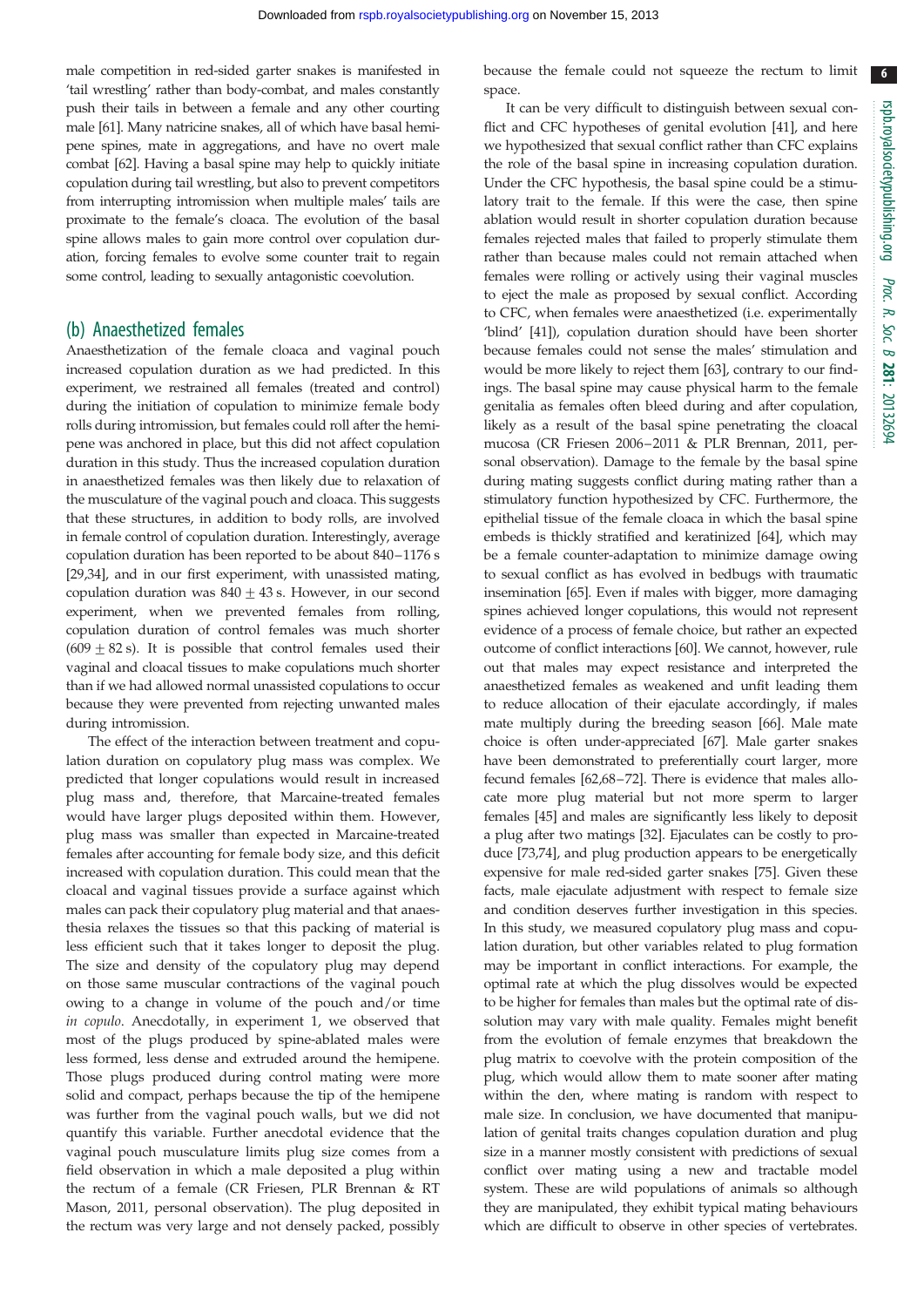rspb.royalsocietypublishing.org Proc. R. Soc. $\sigma$ 281: 20132694

7

<span id="page-7-0"></span>This provides a novel vertebrate model system that is especially suited for manipulation and controlled experiments.

Procedures performed on animals were approved by Yale (IACUC 2009-11290) and Oregon State University (IACUC 2009-11 ACUP-3738), and the research was conducted under permit from Manitoba Conservation (WB1240).

Acknowledgements. We thank Dave Roberts (Manitoba Department of Natural Resources) for logistical support, the residents of Chatfield (especially the Johnson Family) for encouragement and two anonymous reviewers and S. L. Eddy for insightful and helpful comments on a previous version of this manuscript. Any opinions, findings and conclusions or recommendations expressed in this material are those of the author(s) and do not necessarily reflect the views of the National Science Foundation.

Funding statement. This material is based in part upon work supported by the National Science Foundation (IOS-0920344, IOS- 0620125, IOS-1011727).

## **References**

- 1. Arnqvist G, Rowe L. 2005 Sexual conflict. Princeton, NJ: Princeton University Press.
- 2. Trivers RL. 1972 Parental investment and sexual selection. In Sexual selection and the descent of man (ed. B Campbell), pp. 136– 179. Chicago, IL: Aldine Publishing Company.
- 3. Parker GA. 1979 Sexual selection and sexual conflict. In Sexual selection and reproductive competition in insects B2: sexual selection and reproductive competition in insects (eds MS Blum, NA Blum), pp. 123 – 163. New York, NY: Academic Press.
- 4. Chapman T, Arnqvist G, Bangham J, Rowe L. 2003 Sexual conflict. Trends Ecol. Evol.  $18, 41-47$ . [\(doi:10.1016/S0169-5347\(02\)00004-6](http://dx.doi.org/10.1016/S0169-5347(02)00004-6))
- 5. Mazzi D, Kesäniemi J, Hoikkala A, Klappert K. 2009 Sexual conflict over the duration of copulation in Drosophila montana: why is longer better? BMC Evol. Biol. 9, 132. ([doi:10.1186/1471-2148-9-132](http://dx.doi.org/10.1186/1471-2148-9-132))
- 6. Andersson MB. 1994 Sexual selection, p. 599. Princeton, NJ: Princeton University Press.
- 7. Pilastro A, Mandelli M, Gasparini C, Dadda M, Bisazza A. 2007 Copulation duration, insemination efficiency and male attractiveness in guppies. Anim. Behav. 74, 321– 328. ([doi:10.1016/j.anbehav.2006.](http://dx.doi.org/10.1016/j.anbehav.2006.09.016) [09.016\)](http://dx.doi.org/10.1016/j.anbehav.2006.09.016)
- 8. Thornhill R. 1983 Cryptic female choice and its implications in the scorpionfly Harpobittacus nigriceps. Am. Nat. 122, 765– 788. ([doi:10.1086/](http://dx.doi.org/10.1086/284170) [284170](http://dx.doi.org/10.1086/284170))
- 9. Simmons L. 1987 Sperm competition as a mechanism of female choice in the field cricket, Gryllus bimaculatus. Behav. Ecol. Sociobiol. 21, 197– 202. ([doi:10.1007/BF00303211\)](http://dx.doi.org/10.1007/BF00303211)
- 10. Daly M. 1978 The cost of mating. Am. Nat. 112, 771– 774. ([doi:10.1086/283319](http://dx.doi.org/10.1086/283319))
- 11. Wilmes AJ, Siegel DS, Aldridge RD. 2011 Premature sperm ejaculation in captive African brown house snake Lamprophis fuliginosus. Afr. J. Herpetol. 60, 177– 180. ([doi:10.1080/21564574.2011.608384](http://dx.doi.org/10.1080/21564574.2011.608384))
- 12. Simmons LW, 2001 Sperm competition and its evolutionary consequences in the insects. Princeton, NJ: Princeton University Press.
- 13. Stockley P. 1997 Sexual conflict resulting from adaptations to sperm competition. Trends Ecol. Evol. 12, 154–159. ([doi:10.1016/S0169-5347\(97\)01000-8\)](http://dx.doi.org/10.1016/S0169-5347(97)01000-8)
- 14. House CM, Simmons LW. 2003 Genital morphology and fertilization success in the dung beetle Onthophagus taurus: an example of sexually selected male genitalia. Proc. R. Soc. Lond. B 270, 447– 455. ([doi:10.1098/rspb.2002.2266](http://dx.doi.org/10.1098/rspb.2002.2266))
- 15. Brennan PL, Prum RO, McCracken KG, Sorenson MD, Wilson RE, Birkhead TR. 2007 Coevolution of male and female genital morphology in waterfowl. PLoS ONE 2, e418. [\(doi:10.1371/journal.pone.](http://dx.doi.org/10.1371/journal.pone.0000418) [0000418\)](http://dx.doi.org/10.1371/journal.pone.0000418)
- 16. Adler M. 2010 Sexual conflict in waterfowl: why do females resist extrapair copulations? Behav. Ecol. 21, 182 – 192. [\(doi:10.1093/beheco/arp160\)](http://dx.doi.org/10.1093/beheco/arp160)
- 17. Brennan PLR, Clark CJ, Prum RO. 2010 Explosive eversion and functional morphology of the duck penis supports sexual conflict in waterfowl genitalia. Proc. R. Soc. B 277, 1309-1314. [\(doi:10.1098/rspb.2009.2139\)](http://dx.doi.org/10.1098/rspb.2009.2139)
- 18. Hotzy C, Arnqvist G. 2009 Sperm competition favors harmful males in seed beetles. Curr. Biol. 19, 404 – 407. [\(doi:10.1016/j.cub.2009.01.045](http://dx.doi.org/10.1016/j.cub.2009.01.045))
- 19. Yassin A, Orgogozo V. 2013 Coevolution between male and female genitalia in the Drosophila melanogaster species subgroup. PLoS ONE 8, e57158. ([doi:10.1371/journal.pone.0057158](http://dx.doi.org/10.1371/journal.pone.0057158))
- 20. Evans JP, van Lieshout E, Gasparini C. 2013 Quantitative genetic insights into the coevolutionary dynamics of male and female genitalia. Proc. R. Soc. B 280, 20130749. [\(doi:10.1098/rspb.2013.0749](http://dx.doi.org/10.1098/rspb.2013.0749))
- 21. Shine R, O'Connor D, Mason RT. 2000 Sexual conflict in the snake den. Behav. Ecol. Sociobiol. 48. 392 – 401. [\(doi:10.1007/s002650000255](http://dx.doi.org/10.1007/s002650000255))
- 22. Shine R. 2004 Mechanisms and consequences of sexual conflict in garter snakes (Thamnophis sirtalis, Colubridae). Behav. Ecol. 15, 654– 660. ([doi:10.](http://dx.doi.org/10.1093/beheco/arh058) [1093/beheco/arh058\)](http://dx.doi.org/10.1093/beheco/arh058)
- 23. Shine R, Elphick MJ, Harlow PS, Moore IT, LeMaster MP, Mason RT. 2001 Movements, mating, and dispersal of red-sided gartersnakes (Thamnophis sirtalis parietalis) from a communal den in Manitoba. Copeia 2001, 82 – 91. [\(doi:10.1643/0045-](http://dx.doi.org/10.1643/0045-8511(2001)001[0082:MMADOR]2.0.CO;2) [8511\(2001\)001\[0082:MMADOR\]2.0.CO;2](http://dx.doi.org/10.1643/0045-8511(2001)001[0082:MMADOR]2.0.CO;2))
- 24. Shine R, Langkilde T, Wall M, Mason RT. 2006 Temporal dynamics of emergence and dispersal of garter snakes from a communal den in Manitoba. Wildl. Res. 33, 103– 111. [\(doi:10.1071/](http://dx.doi.org/10.1071/WR05030) [WR05030](http://dx.doi.org/10.1071/WR05030))
- 25. Shine R, Olsson MM, Moore I, LeMaster MP, Greene M, Mason RT. 2000 Body size enhances mating success in male gartersnakes. Anim. Behav. 59, F4 – F11. [\(doi:10.1006/anbe.1999.1338\)](http://dx.doi.org/10.1006/anbe.1999.1338)
- 26. Joy JE, Crews D. 1988 Male mating success in redsided garter snakes: size is not important. Anim. Behav. 36, 1839 – 1841. [\(doi:10.1016/S0003-](http://dx.doi.org/10.1016/S0003-3472(88)80126-X) [3472\(88\)80126-X](http://dx.doi.org/10.1016/S0003-3472(88)80126-X))
- 27. Bronikowski AM, Arnold SJ. 1999 The evolutionary ecology of life history variation in the garter snake Thamnophis elegans. Ecology 80, 2314 – 2325.
- 28. Bronikowski AM. 2000 Experimental evidence for the adaptive evolution of growth rate in the garter snake Thamnophis elegans. Evol. Int. J. Org. Evol. 54, 1760 – 1767.
- 29. Shine R, Olsson MM, LeMaster MP, Moore IT, Mason RT. 2000 Are snakes right-handed? Asymmetry in hemipenis size and usage in gartersnakes (Thamnophis sirtalis). Behav. Ecol. 11, 411– 415. ([doi:10.1093/beheco/11.4.411](http://dx.doi.org/10.1093/beheco/11.4.411))
- 30. Shine R, Langkilde T, Mason RT. 2003 Cryptic forcible insemination: male snakes exploit female physiology, anatomy and behavior to obtain coercive matings. Am. Nat. 162, 653 – 667. [\(doi:10.](http://dx.doi.org/10.1086/378749) [1086/378749\)](http://dx.doi.org/10.1086/378749)
- 31. Shine R, Olsson MM, Mason RT. 2000 Chastity belts in gartersnakes: the functional significance of mating plugs. Biol. J. Linn. Soc. 70, 377 – 390. ([doi:10.1111/j.1095-8312.2000.tb01229.x\)](http://dx.doi.org/10.1111/j.1095-8312.2000.tb01229.x)
- 32. Friesen CR, Shine R, Krohmer RW, Mason RT. 2013 Not just a chastity belt: the functional significance of mating plugs in garter snakes, revisited. Biol. J. Linn. Soc. 109, 893 – 907. [\(doi:10.1111/bij.](http://dx.doi.org/10.1111/bij.12089) [12089\)](http://dx.doi.org/10.1111/bij.12089)
- 33. Perry-Richardson JJ, Schofield CW, Ford NB. 1990 Courtship of the garter snake, Thamnophis marcianus, with a description of a female behavior for coitus interruption. *J. Herpetol*. **24**, 76-78. ([doi:10.2307/1564292](http://dx.doi.org/10.2307/1564292))
- 34. King RB, Jadin RC, Grue M, Walley HD. 2009 Behavioural correlates with hemipenis morphology in New World natricine snakes. Biol. J. Linn. Soc. 98, 110– 120. [\(doi:10.1111/j.1095-8312.2009.01270.x\)](http://dx.doi.org/10.1111/j.1095-8312.2009.01270.x)
- 35. Blackburn DG. 1998 Structure, function, and evolution of the oviducts of squamate reptiles, with special reference to viviparity and placentation. J. Exp. Zool. 282, 560– 617. ([doi:10.1002/](http://dx.doi.org/10.1002/(SICI)1097-010X(199811/12)282:4/5%3C560::AID-JEZ10%3E3.3.CO;2-A) [\(SICI\)1097-010X\(199811/12\)282:4/5](http://dx.doi.org/10.1002/(SICI)1097-010X(199811/12)282:4/5%3C560::AID-JEZ10%3E3.3.CO;2-A) < 560::AID- $IF710 > 3.3(C0:2-A)$
- 36. Siegel DS, Miralles A, Trauth SE, Aldridge RD. 2011 The phylogenetic distribution and morphological variation of the 'pouch'in female snakes. Acta Zool. 93, 400 – 408. [\(doi:10.1111/j.1463-6395.2011.](http://dx.doi.org/10.1111/j.1463-6395.2011.00514.x) [00514.x](http://dx.doi.org/10.1111/j.1463-6395.2011.00514.x))
- 37. Pisani GR. 1976 Comments on the courtship and mating mechanics of Thamnophis (Reptilia, Serpentes, Colubridae). J. Herpetol. **10**, 139 - 142. ([doi:10.2307/1562795](http://dx.doi.org/10.2307/1562795))